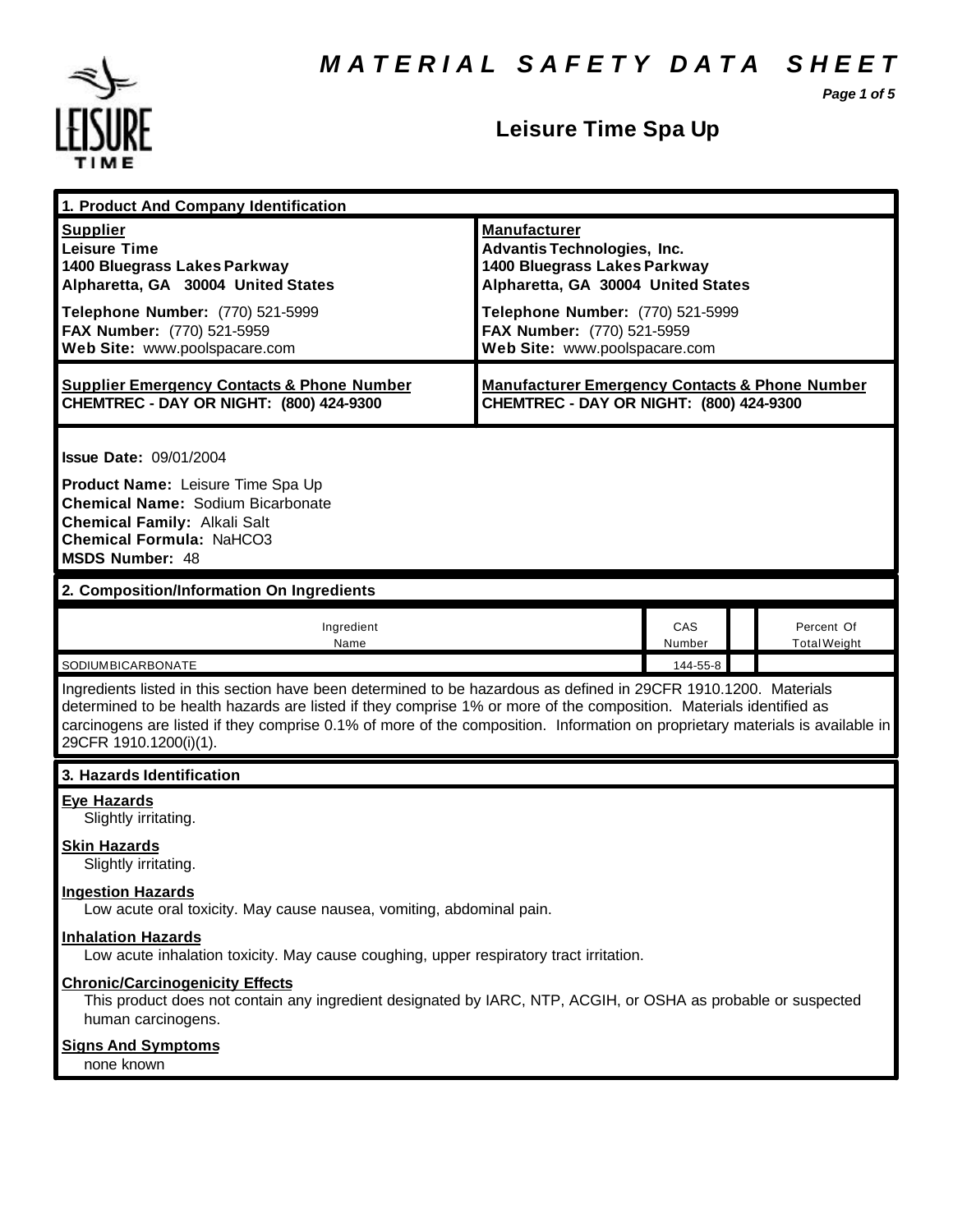# **Leisure Time Spa Up**

# **First Aid (Pictograms) 4. First Aid Measures Eye** In case of contact, hold eyelids apart and immediately flush eyes with a steady, gentle stream of water for at least 15 minutes. Seek medical attention if irritation develops or persists or if visual changes occur. **Skin** In case of contact, immediately wash with plenty of soap and water for at least 5 minutes. Seek medical attention if irritation develops or persists. Remove contaminated clothing and shoes. Clean contaminated clothing and shoes before re-use. **Ingestion** If victim is conscious and alert, give 2-3 glasses of water to drink and induce vomiting by touching back of throat with finger. Do not induce vomiting or give anything by mouth to an unconscious person. Seek immediate medical attention. Do not leave victim unattended. Vomiting may occur spontaneously. To prevent aspiration of swallowed product, lay victim on side with head lower than waist. If vomiting occurs and the victim is conscious, give water to further dilute the chemical. **Inhalation** Remove victim from immediate source of exposure and assure that the victim is breathing. If breathing is difficult, administer oxygen, if available. If victim is not breathing, administer CPR (cardio-pulmonary resuscitation). Seek medical attention. **Note To Physician** All treatments should be based upon observed signs and symptoms of distress in the patient. Consideration should be given to the possibility that overexposure to materials other than this product may have occurred. **Fire Fighting (Pictograms) 5. Fire Fighting Measures Flash Point:** N/A °F **Flammability Class:** NOT FLAMMABLE **Fire And Explosion Hazards** Not combustible. **Extinguishing Media** Use the appropriate extinguishing media for the surrounding fire. **Fire Fighting Instructions** Firefighters should wear self-contained breathing apparatus and full protective gear. This material is used as a dry powder extinguishing agent for all classes of fires

# **6. Accidental Release Measures**

Sweep up and place in appropriate closed container. Dispose of in accordance with federal, state, and local guidelines. Do not flush spills to drain.

## **7. Handling And Storage**

No Data Available...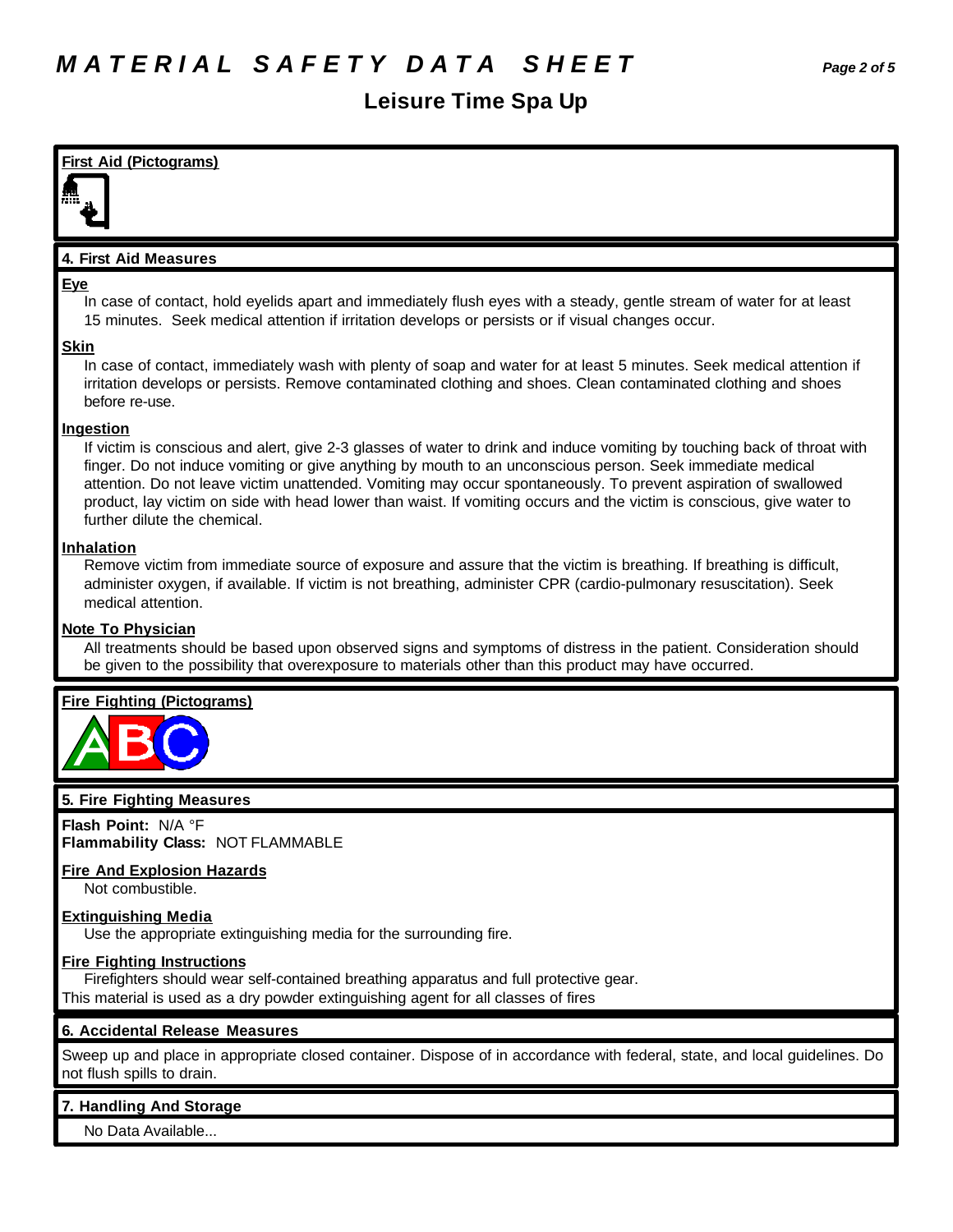# *M A T E R I A L S A F E T Y D A T A S H E E T Page 3 of 5*

# **Leisure Time Spa Up**

# **7. Handling And Storage - Continued**

## **Handling And Storage Precautions**

Keep out of reach of children. Do not store with acids. Keep containers tightly closed. Store material in a cool and dry place.

#### **Handling Precautions**

Avoid direct or prolonged contact with skin and eyes. Avoid breathing dusts.

### **Storage Precautions**

Keep away from acids. Store in a cool dry place.

## **Work/Hygienic Practices**

Use safe chemical handling procedures suitable for the hazards presended by this material.



# **8. Exposure Controls/Personal Protection**

#### **Engineering Controls**

Use with adequate general and local exhaust ventilation.

## **Eye/Face Protection**

Safety glasses with side shields or goggles recommended.

#### **Skin Protection**

Chemical-resistant gloves and suitable long sleeved clothing.

#### **Respiratory Protection**

Under normal conditions, in the absence of other airborne contaminants, the following devices should provide protection from this material up to the conditions specified by the appropriate OSHA, WHMIS or ANSI standard: Air purifying (half mask/full face) respirator with cartridges/canister approved for use against dust, mists, and fumes.

#### **9. Physical And Chemical Properties**

# **Appearance**

White Powder Solid

#### **Odor**

**Odorless** 

**Chemical Type:** Mixture **Physical State:** Solid **Melting Point:** Not Available °F **Boiling Point:** Not Available °F **Molecular Weight:** 84 **Vapor Pressure:** Not Available **Vapor Density:** Not Available **pH Factor:** 8.5 At a Concentration Of 1% SOLUTION IN WATER **Solubility:** Soluble 9.5% wt/wt% at 20C (68F)

### **10. Stability And Reactivity**

**Stability:** Stable **Hazardous Polymerization:** Will not occur

## **Conditions To Avoid (Stability)**

Elevated temperatures, heat.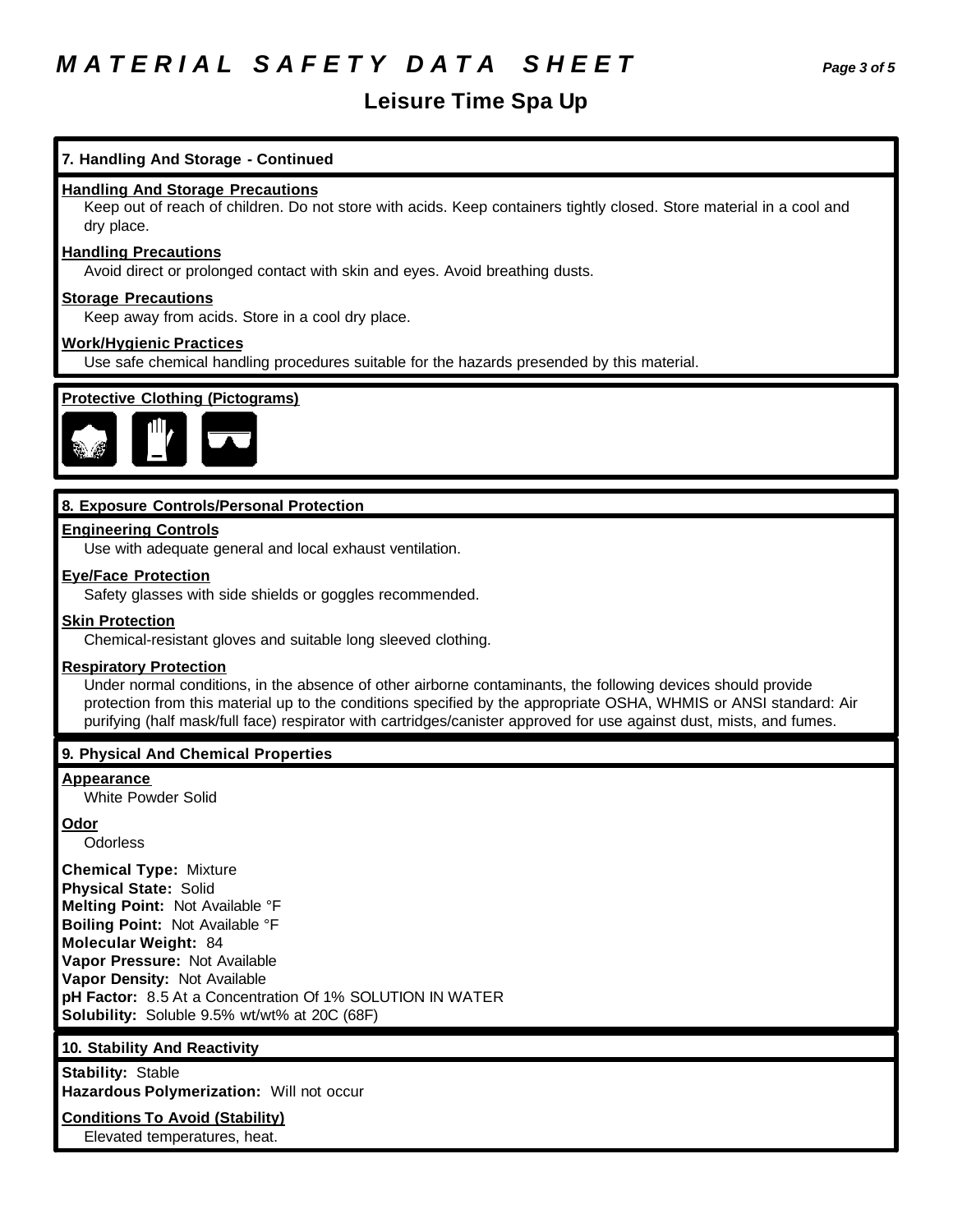# *M A T E R I A L S A F E T Y D A T A S H E E T Page 4 of 5*

# **Leisure Time Spa Up**

| 10. Stability And Reactivity - Continued                                                                                                                                                                             |
|----------------------------------------------------------------------------------------------------------------------------------------------------------------------------------------------------------------------|
| <b>Incompatible Materials</b><br>Moisture, strong acids, strong oxidizing agents.                                                                                                                                    |
| <b>Hazardous Decomposition Products</b><br>Oxides of carbon.                                                                                                                                                         |
| 11. Toxicological Information                                                                                                                                                                                        |
| <b>Eye Effects</b><br>eye - eye irritation, 100 mg/30s, rabbit.<br>Mildly irritating.                                                                                                                                |
| <b>Skin Effects</b><br>skin - skin irritation, 30 mg/3D-I, human<br>Mildly irritating. Standard Draize test.                                                                                                         |
| <b>Acute Oral Effects</b><br>LD50 mg/kg Rat >4.22g/kg                                                                                                                                                                |
| <b>Chronic/Carcinogenicity</b><br>This product does not contain any substances that are considered by OSHA, NTP, IARC, or ACGIH to be "probable"<br>or "suspected" human carcinogens.                                |
| <b>Conditions Aggravated By Exposure</b><br>Inhalation of product may aggravate existing chronic respiratory problems such as asthma, emphysema, or<br>bronchitis. Skin contact may aggravate existing skin disease. |
| 12. Ecological Information                                                                                                                                                                                           |
| <b>Ecotoxicological Information</b><br>No data found for product.                                                                                                                                                    |
| 13. Disposal Considerations                                                                                                                                                                                          |
| Dispose in accordance with applicable federal, state and local government regulations.                                                                                                                               |
| 14. Transport Information                                                                                                                                                                                            |
| <b>Proper Shipping Name</b><br><b>NOT REGULATED</b>                                                                                                                                                                  |
| <b>Hazard Class</b><br>NOT REGULATED                                                                                                                                                                                 |
| <b>DOT Identification Number</b><br><b>NONE</b>                                                                                                                                                                      |
| 15. Regulatory Information                                                                                                                                                                                           |
| <b>State Regulations</b><br>This product does not contain any components that are regulated under California Poposition 65.                                                                                          |

**NFPA HMIS**